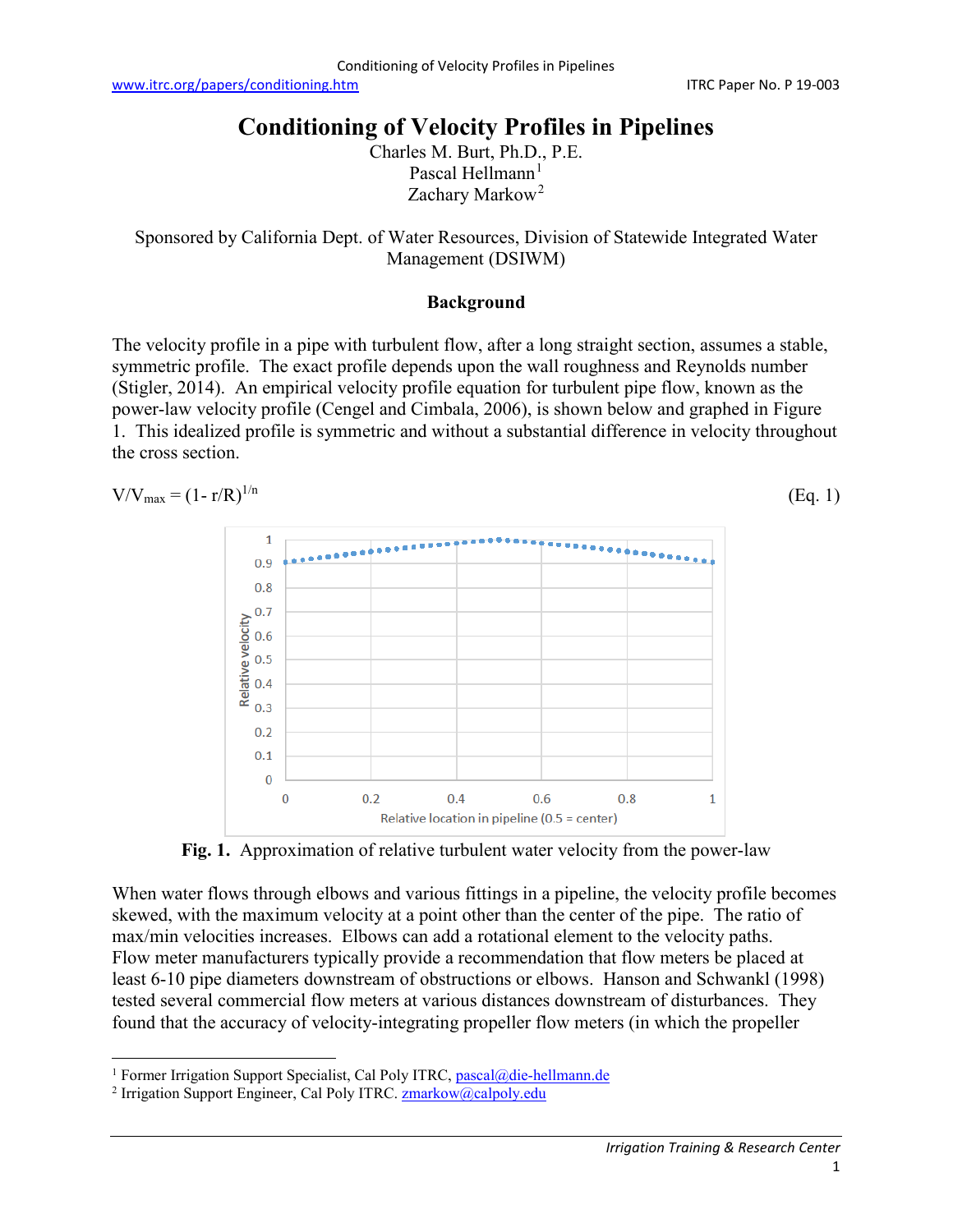#### Conditioning of Velocity Profiles in Pipelines

#### [www.itrc.org/papers/conditioning.htm](http://www.itrc.org/papers/conditioning.htm) ITRC Paper No. P 19-003

occupies the majority of the pipe cross section) were not affected by a check valve when installed only two pipe diameters downstream, and were not affected by 90-degree elbows. However, propeller meters were inaccurate regardless of their location, when downstream of a partially closed butterfly valve coupled with a 90-degree elbow. Swearingen (2017) notes that swirling eddies or vortices can cause problems with full-bore magnetic flow meters. Therefore, full-bore magnetic flow meter manufacturers usually recommend five diameters of straight pipe upstream, and two diameters downstream, although the senior author knows that some manufacturers are attempting to improve their products so they only require two diameters upstream. Point-velocity meters, also called "insertion meters" (those that sample the velocity at a single point or small area such as near the pipe wall), are severely affected by all forms of turbulence.

It is also recognized that booster pump performance is negatively affected by turbulence and swirling at the inlet to the pump impeller (KSB, 2018). Whitesides (2012) states that an optimum booster pump inlet has ten diameters of straight unobstructed pipe lengths of the same diameter as the pump inlet. However, quantitative data on the impact of poor entrance conditions on pumping plant performance is not readily available.

Pumps and flow meters are often installed in confined conditions that do not offer recommended long, straight, and unobstructed pipe sections. Therefore, a variety of flow conditioning devices have been developed to create a uniform, non-swirling flow path in a short distance. The most commonly-used device consists of one or more straightening vanes. However, while straightening vanes will solve problems with swirling, they do not solve problems with nonsymmetric velocity profiles. Furthermore, many designs of straightening vanes collect trash, which is a problem in agricultural applications.

The Vortab Company (2018) provides flow conditioners that consist of many small "ramps" strategically located inside the pipe cross section. These ramps direct segments of flow toward the center of the pipe, and also function as miniature straightening vanes. Flow conditioning that forces the flow to converge inward is also used in open channels upstream of flow measurement devices (Howes et al, 2012). In both cases, the center of the flow cross section is left unobstructed, which important is in high-trash water conditions.

This paper reports on the testing of a relatively simple flow conditioner for pipelines.

# **Methods and Materials**

An experimental layout was designed to enable the following:

- Create a velocity profile that was both unsymmetrical and had rotation (swirling) in a 102 mm (4") Schedule 40 steel pipe ( $ID = 102.3$  mm)
- Insert a flow conditioner into the pipe
- Measure point velocities at various distances downstream of a flow conditioner
- Measure the pressure drop across a flow conditioner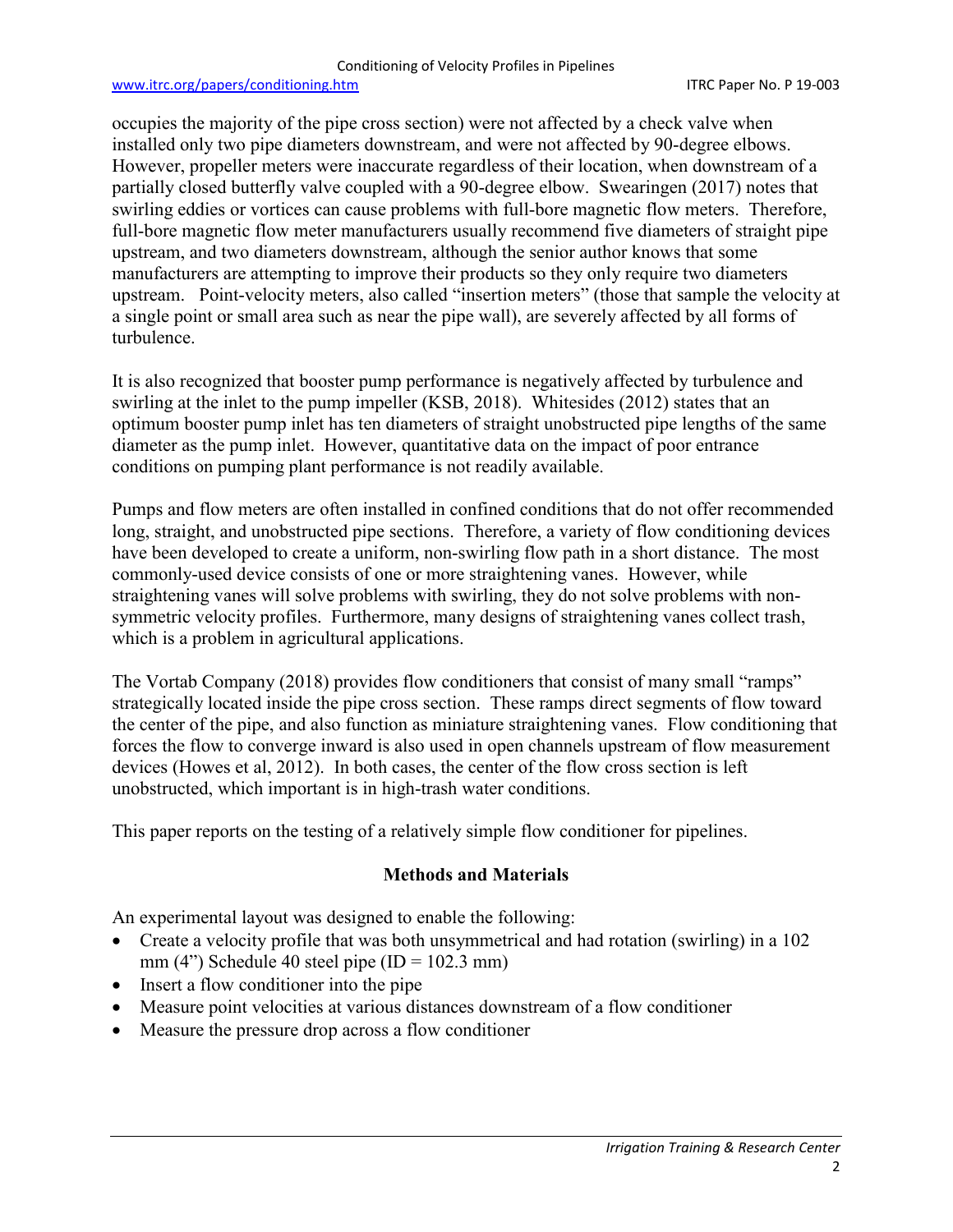#### [www.itrc.org/papers/conditioning.htm](http://www.itrc.org/papers/conditioning.htm) ITRC Paper No. P 19-003

The distorted velocity profile was developed with a 102 mm (4") 90-degree elbow, followed by a 102 mm (4") butterfly valve. The butterfly valve was positioned at half-open to create turbulence and non-symmetric flow.

# **Flow Conditioners**

Flow conditioners were all constructed in 102 mm-long sections of 102.3 mm ID steel pipe, with grooved Victaulic fittings for easy installation and removal. There was a 150 mm-long plain steel pipe between the butterfly valve and the inlet to the flow conditioner.

# **Velocity Measurement**

Velocities were measured at distances of 0.5, 2, 3, 6 and 10 times the diameter, downstream of the flow conditioner, as shown in Figure 2. Four pipe transects were used, at 45 degrees from each other, for distances of 0.5 and 3 times the inside diameter. Each point of measurement represented an equal area of pipe flow.



**Fig. 2.** Locations of velocity measurement with four transects. Units are mm.

Two pipe transects were used, at 90 degrees from each other, for distances of 2, 6, and 10 times the diameter, as shown in Figure 3.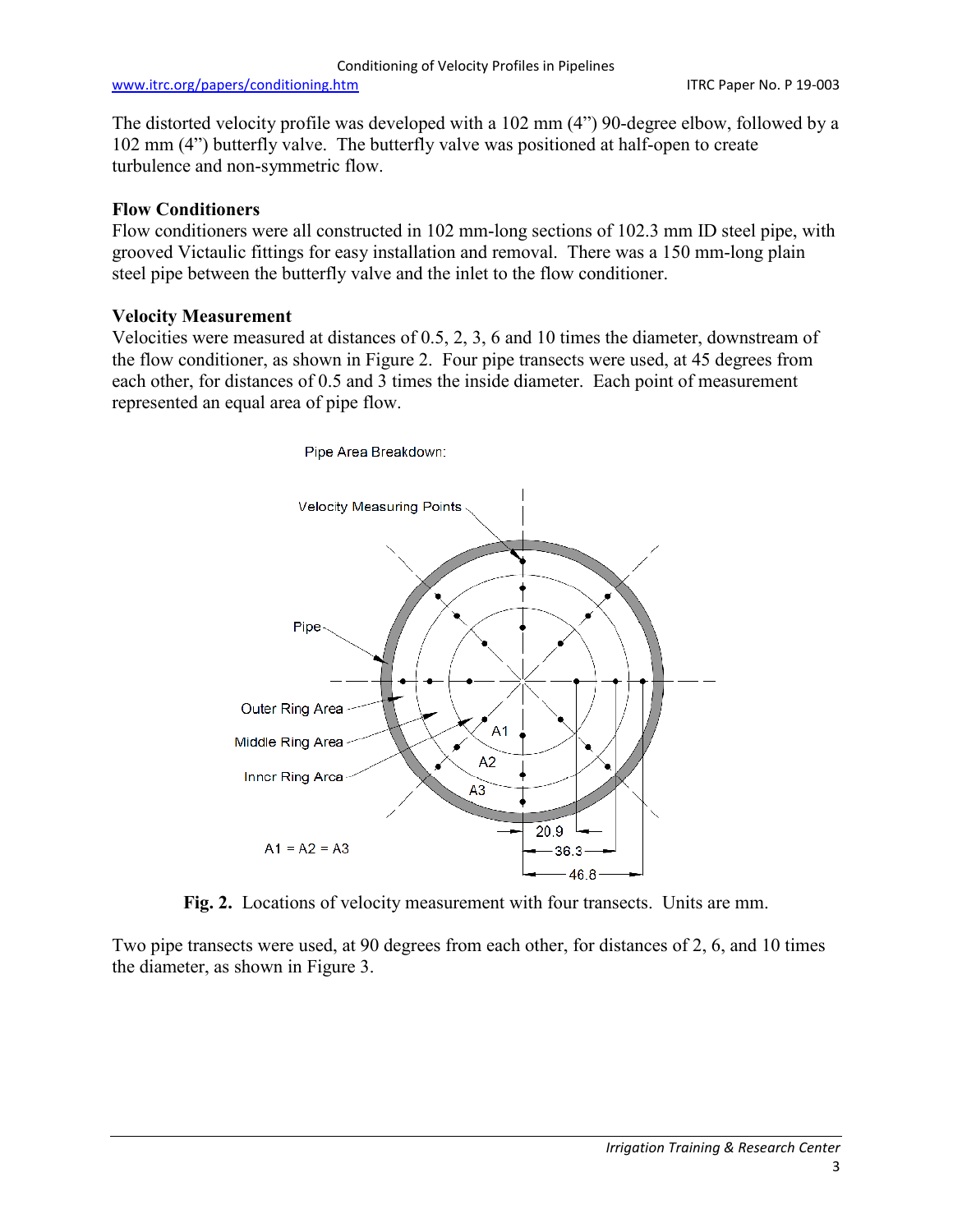Two Angle Measurement:



**Fig. 3.** Locations of velocity measurement with two transects. Units are mm.

Velocities were measured using a Collins tube (7.9 mm OD) and a water manometer. The water manometer diameter was sufficiently large to prevent bouncing of the water surface. The pipe was maintained full in all test conditions.

Flow rates were measured using a 102 mm (4") McCrometer Ultra Mag magnetic full bore meter, which was calibrated with a large weighing tank. The weighing tank was calibrated using NIST-traceable weights.

Velocity profile tests were conducted using a flow rate of approximately 12.6 LPS (200 GPM). This provided an average velocity of 1.53 m/s (5.0 feet/s).

# **Head Loss Testing**

For this testing, the butterfly valve was left completely open. The flow conditioner was placed in a straight pipe section located 1.3 m downstream of the 90-degree elbow, or about 12 pipe diameters downstream of the elbow. The pressures were measured using water columns, at locations of 0.305 m (1 foot) upstream and downstream of the flow conditioner. Four water columns were used at each location; measuring the head at four equidistant locations around the pipe (top, each side, and bottom). The average of the four water manometer heights provided the head at that location. Head losses were measured at 6.3, 9.5, 12.6, and 18.9 LPS (100, 150, 200, and 300 GPM).

### **Flow Conditioner Designs**

Four designs were used, all with configurations that forced outside flow toward the center. Two also had straightening vanes. The four configurations, which are shown in Figure 4, were: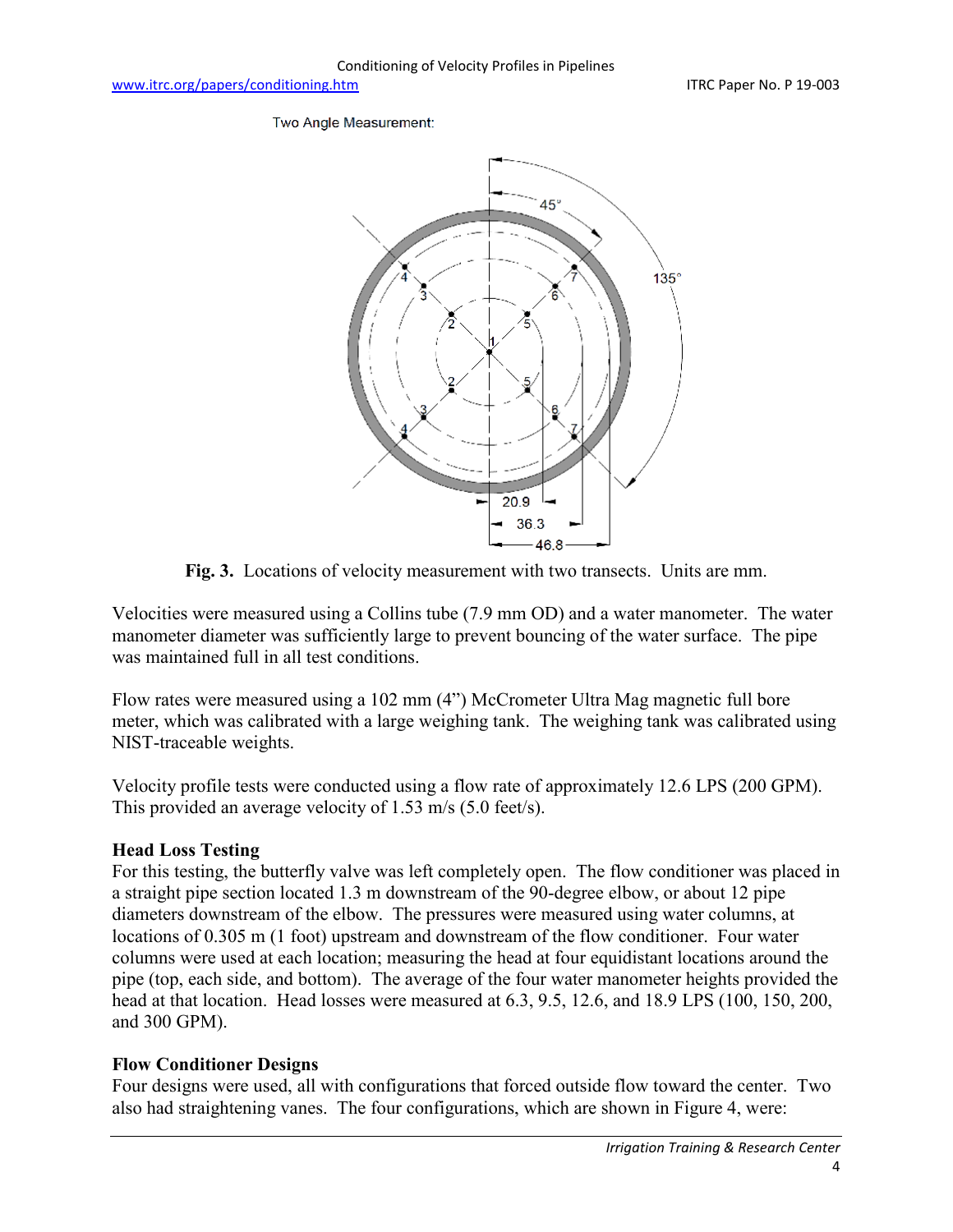- 1. Cone pointed downstream, with 82 mm (3.22") inside diameter. This resulted in a 20% reduction in diameter
- 2. Cone pointed downstream, with 87 mm (3.43") inside diameter, plus six vanes
- 3. Orifice plus four ramps and sills
- 4. 82 mm (3.22") cone with vanes



Fig. 4. Four conditioner designs. Clockwise from top left, viewed from upstream unless noted: (1) 82 mm (3.22") cone;  $(2)$  87 mm (3.44") cone viewed (a) from upstream and (b) from downstream; (3) orifice plus ramps, and (4) 82 mm (3.22") cone plus six vanes

### **Results**

Figure 5 shows the velocity profiles at various distances downstream of the blank section, and with different cross sections. This can be considered as the "control".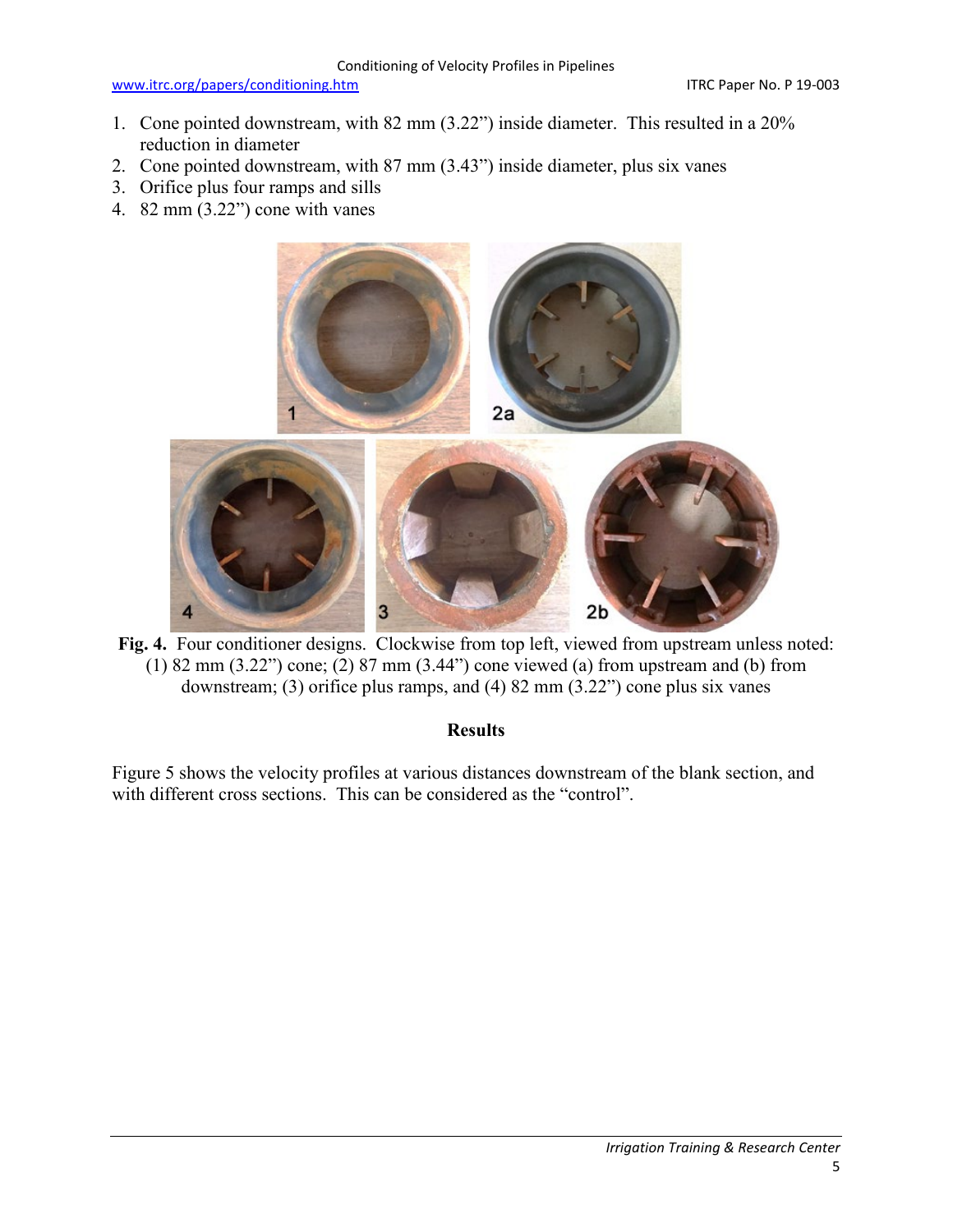#### Conditioning of Velocity Profiles in Pipelines

#### [www.itrc.org/papers/conditioning.htm](http://www.itrc.org/papers/conditioning.htm) ITRC Paper No. P 19-003



**Fig. 5.** Velocity profiles with a blank conditioning section

Figure 6 shows the best velocity profiles measured. The best results occurred with the 82 mm (3.22") cone. The authors had anticipated that the best results would occur with a combination of cone/orifice plus vanes, with vanes required to minimize swirling. However, swirling problems appeared to be minimal except at the  $0.5 \times$  diameter location.



**Fig. 6.** Velocity profiles with 82 mm (3.22") cone, no vanes.

Figure 2 showed where point velocities were measured for a 4-transect sampling. Each velocity measurement point is in the middle of a ring. Every ring has the same area. Velocities in each ring were used to characterize the impact of each flow conditioner on the water velocity uniformity. The two characteristics used to describe uniformity are:

• Average (minimum/maximum) velocities within each of the three equal-area rings inside the pipe (see Figure 7). The computation was: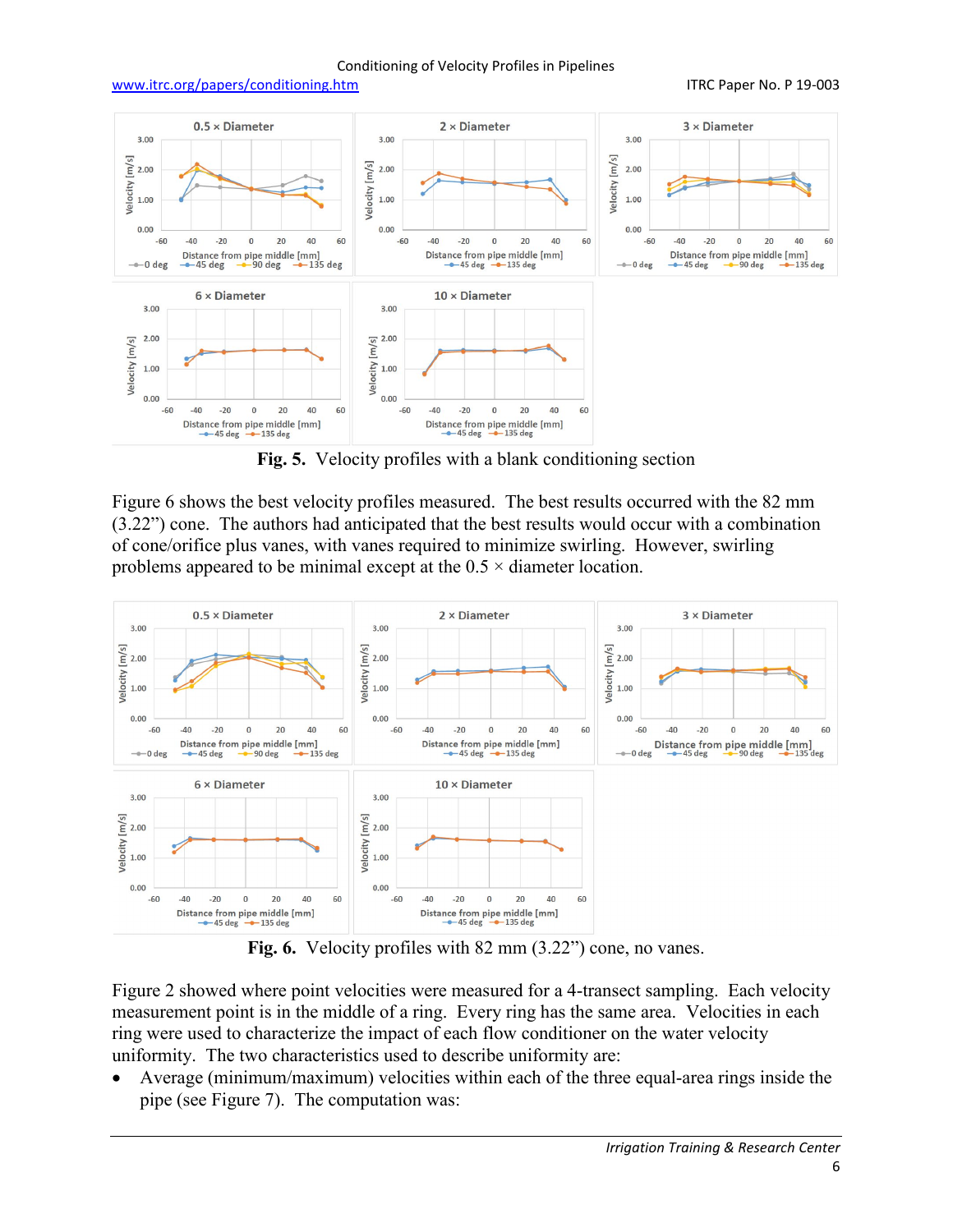Average velocity ratio = 
$$
\frac{\sum_{i=1}^{3} \frac{Minimum \ velocity in a ring}{Maximum \ velocity in a ring}}{3}
$$
 (Eq. 2)

• Coefficient of variation (cv) of all velocities at each downstream distance (see Figure 8):  $cv = (standard deviation)/mean$  (Eq. 3)



**Fig. 7.** Average (minimum/maximum) velocity ratios in three concentric area rings



Fig. 8. Coefficient of variation (cv) of all velocities

# **Friction Loss**

To evaluate the friction loss of each flow conditioner, the friction loss in kPa got calculated with the pressure measurements before and after the flow conditioner. Figure 9 shows the friction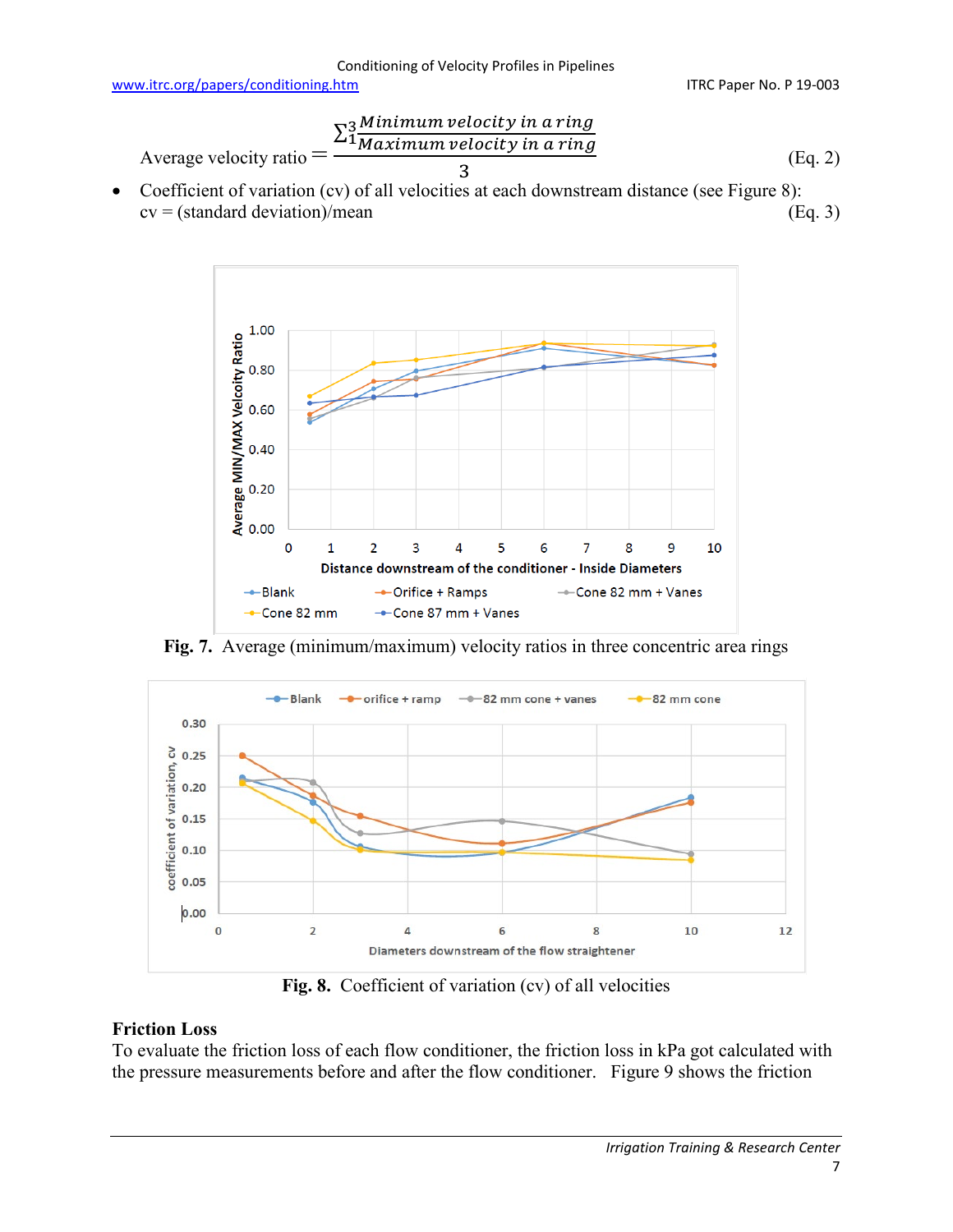loss in kPa for each flow conditioner. The "K" value of the 82 mm (3.22") cone is 1.0, for the formula:





**Fig. 9.** Friction loss for three flow conditioners

### **Conclusions**

A pipeline velocity flow conditioner that is constructed with an internal cone, having an inside diameter of 80 percent of the pipeline ID, provided the best results. It provided good velocity conditioning at a distance of two diameters downstream of an obstruction. The minor loss is equal to the velocity head of the flow in the original pipeline diameter.

### **Notation**

*The following symbols are used in this paper:* cv = coefficient of variation;  $GPM =$  gallons per minute;  $ID = inside diameter$ :  $K =$ local friction loss coefficient;  $kPa = kilopascal;$ LPS = liters per second;  $m$  = meters:  $n =$  typically assigned a value of 7;  $R$  = radius of the flow path;  $r =$  point along the radius,  $r=0$  in the center;  $r=1$  at edge of pipe;  $s =$  seconds; and  $V = velocity.$